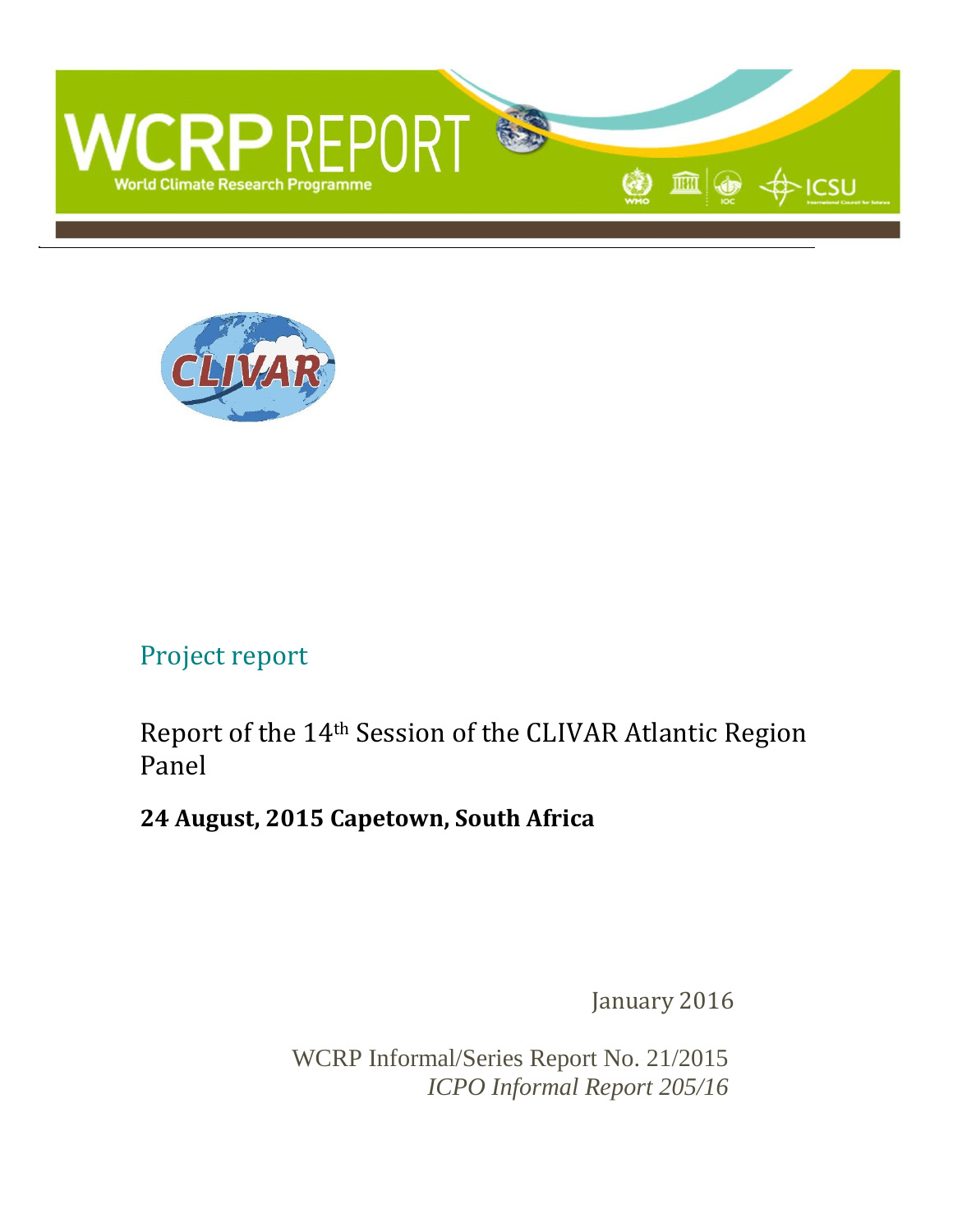## **Content**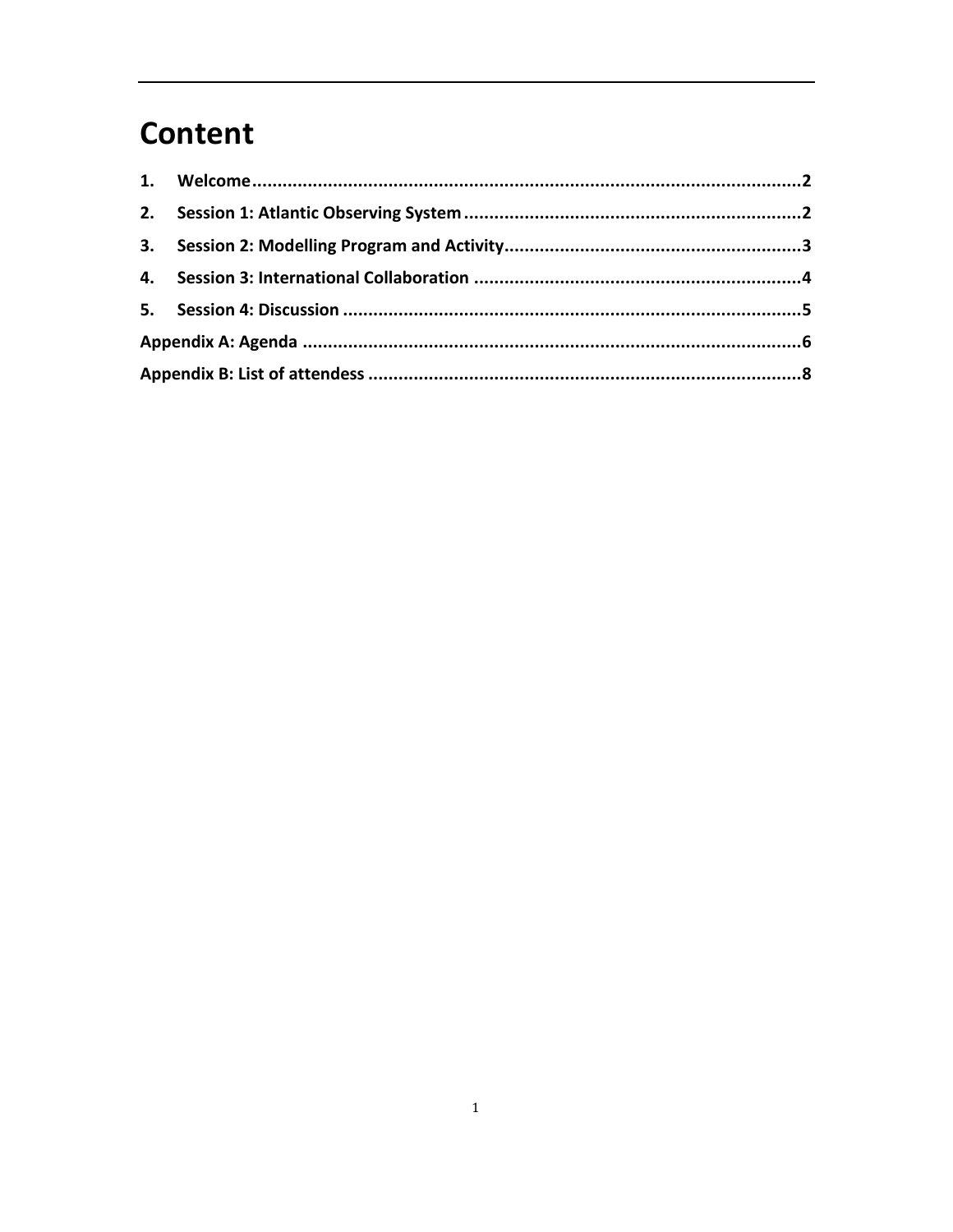### <span id="page-2-0"></span>**1. Welcome**

Peter Brandt and Ping Chang, co-chairs of the Atlantic Region Panel (ARP) welcomed all panel members and invited guests (Appendix 1). Apologies were received from Tom Farrar, Torsten Kanzow, Young-Oh Kwon, Gary Mitchum, Walter Robinson, Eric Chassignet and Jeff Knight for unable to attend the meeting.

#### <span id="page-2-1"></span>**2. Session 1: Atlantic Observing System**

*Bill Johns* provided an overview of the Overturning in the Subpolar North Atlantic Program (OSNAP). It is a US-led programme with involvement of researchers from the UK, Germany, Netherlands, France, Canada and China. OSNAP's specific objectives are to: (i) Relate AMOC variability to deep water mass variability and basin-scale wind forcing; (ii) Assess overturning sensitivity to variations in Arctic freshwater input; (iii) Determine the pathways and transports of overflow waters in the North Atlantic subpolar gyre (NASPG) to investigate the connectivity of the deep boundary current system; (iv) Determine the nature and degree of the overflow-subpolar-subtropical AMOC connectivity; and, (v) Determine from new OSNAP measurements the configuration of an optimally efficient long-term AMOC monitoring system in the NASPG. The overall goal is to quantify the large-scale, low-frequency, full water-column net fluxes of mass, heat and fresh water associated with the meridional overturning circulation in the subpolar North Atlantic. The observational period is from 2014 to 2018, and contains a biogeochemistry component that could be further extended. OSNAP aims to establish a long-term comprehensive observing system in the North Atlantic.

*Sabrina Speich* gave an update on the South Atlantic Meridional Overturning Circulation (SAMOC), an international cooperation between Argentina, Brazil, France, South Africa and the USA, with collaborators from Germany, Russia, Spain and the UK. SAMOC is a CLIVAR endorsed project and incorporates the 34.5°S SAMBA (South Atlantic MOC Basin-wide Array). Since 2008, there were 29 South Atlantic SAMOC related cruises, with funding provided from different funding agencies on different time scales. Several modelling activities have also been developed and together with observations will provide better AMOC estimate and understanding of the meridional heat transport.

*Peter Brandt* presented the EU-funded project AtlantOS. It is a research and innovation project that proposes the integration of ocean observing activities across all disciplines for the Atlantic, including European as well as non-European partners. It is based on the Galway statement between US, Canada and EU and includes cooperation with tropical and South Atlantic partners. The ARP should closely interact with AtlantOS in the coordination of establishing the Atlantic Observing System. This should be possible since some panel members are already part of the AtlantOS consortium.

*Moacyr Araujo* presented the Brazilian contributions to the tropical and South Atlantic observing system. Brazil has a comprehensive participation in international projects in the region and strong national efforts in ocean observing. These include the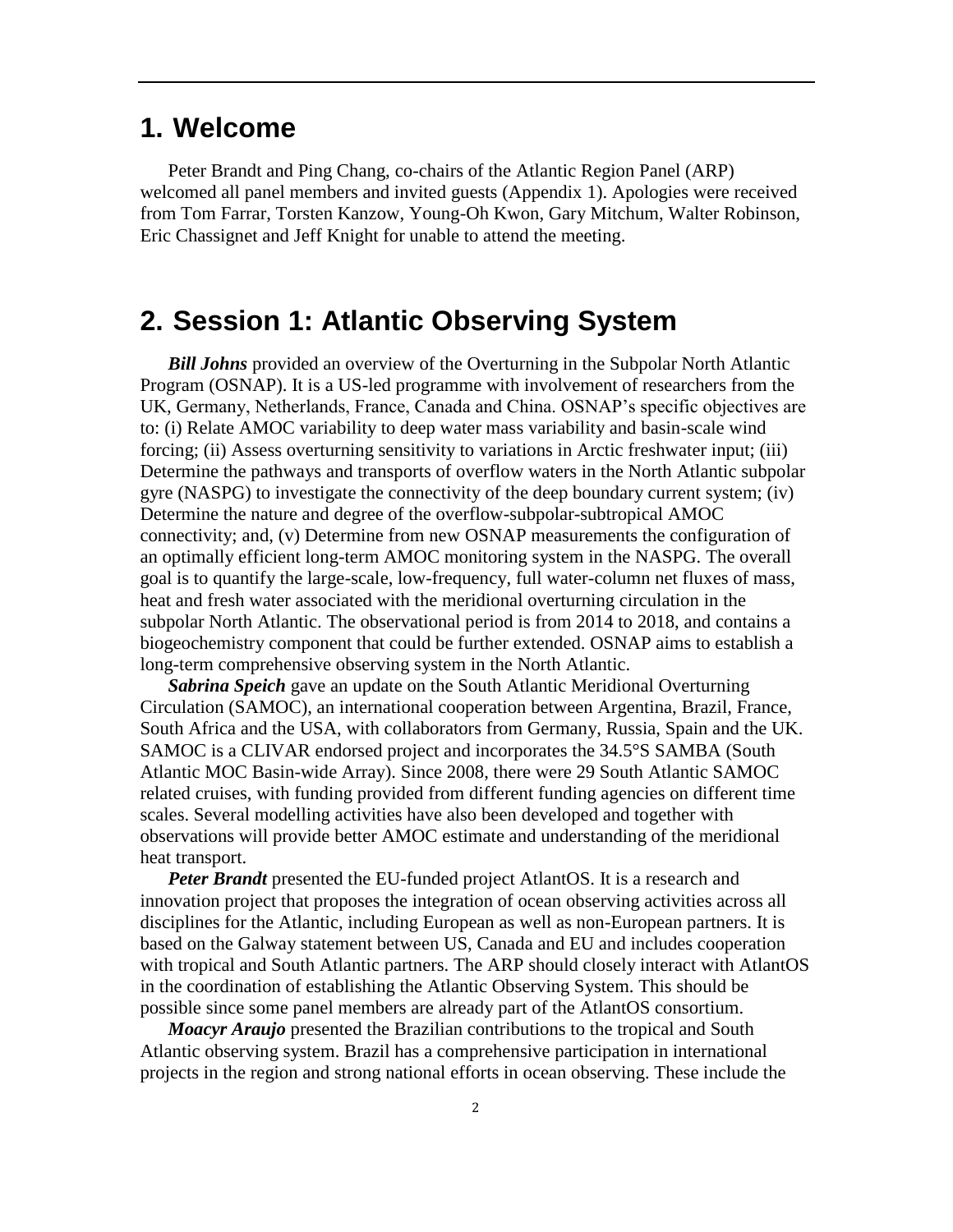Prediction and Research moored Array in the Tropical Atlantic (PIRATA) project, Tropical Atlantic Island (TAIS) programme, the Amazon Cone Observing Network (ACONE), and SAMOC. Several of the projects also include Ocean-atmosphere exchanges and biogeochemical studies.

The further development of the tropical and South Atlantic observing system particularly including regions off Africa connected with capacity building and development should be a main focus of the ARP work aimed to enhance observing system in regions not well covered by observations so far.

### <span id="page-3-0"></span>**3. Session 2: Modelling Program and Activity**

*Roberto Mechoso* spoke on the activities of the US CLIVAR Eastern Tropical Oceans Synthesis (ETOS) Working Group. Remote bias experiments suggest the southeast Atlantic SST biases deliver a broader global impact than those of the southeast Pacific, and hindcast experiments indicates that the dominant processes establishing the eastern basin SST biases are model-dependent. In the southeast Pacific, the importance of oceanic eddy-mixing processes to the offshore SST cooling still lacks a robust consensus. The southern hemisphere stratocumulus clouds remain underestimated in most CMIP5 models, and the cloud decks' seasonal cycle is inadequately captured by many models. The cloud fractions are underestimated even when the SST field is unbiased, suggesting the atmospheric model component as the origin of the cloud error. Improvements in atmospheric spatial resolution improve model topography, and thereby better capture the coastal atmospheric jets and the equatorial cold tongue. For this reason, causes for coastal and offshore SST and cloud cover biases may differ.

*Noel Keenlyside* gave an overview of the ongoing European-funded "Enhancing Prediction of Tropical Atlantic Climate and its Impacts" (PREFACE) project. The main objectives of PREFACE, particularly its modelling and prediction component, is to understand mean model errors and forecast drift and the relation between simulated mean state and variability errors. PREFACE will also examine the mechanisms for the zonal mode and interbasin teleconnections and their modulation. The main goal is to improve climate prediction in the Tropical Atlantic to a level where socio-economic benefit can be realised, with a focus on sustainable management of marine ecosystems and fisheries. These aspects will be further explored by the CLIVAR Research Focus on Upwelling, and the ARP should work closely with that group in order to avoid duplication of efforts.

*Ruza Ivanovic* focussed her presentation on the role of Atlantic Ocean circulation in abrupt climate changes that are known to have taken place in the recent geological past (last 21 ka), discussing ways in which changes in the large-scale overturning circulation may have triggered, responded to and fed back to rapid episodes of warming, cooling and sea level rise. She introduced different numerical modelling tools that are used by the paleo climate research community to understand these events and outlined efforts to internationally coordinate research on these themes through the new Palaeoclimate Modelling Intercomparison Project (PMIP) Last Deglaciation Working Group. She also described the more established PMIP initiatives, including the CMIP6 experiments (Last Millenium, Mid Holocene, Last Glacial Maximum, Last Interglacial, Pliocene), and the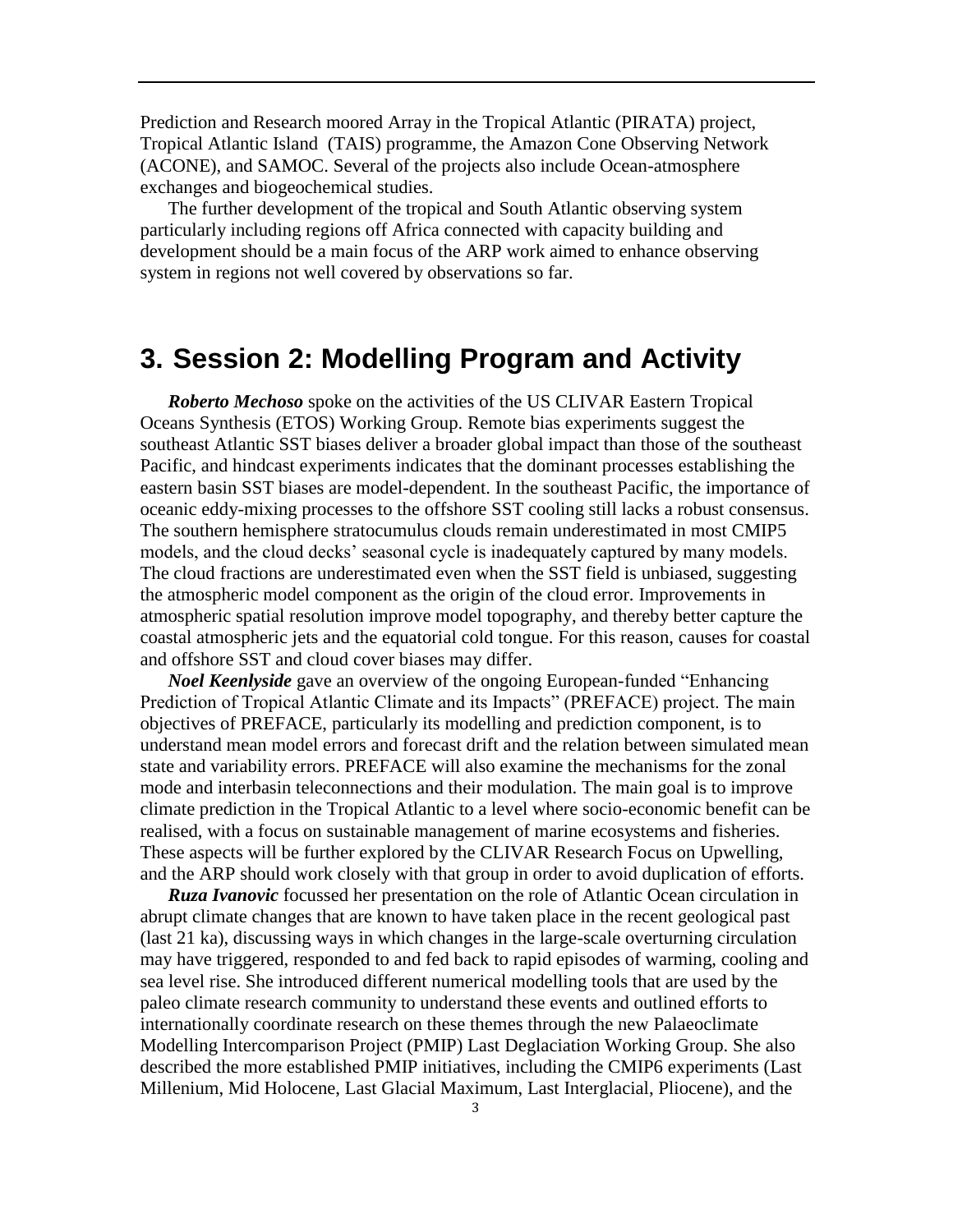'Ocean Circulation and Carbon Cycling' (OC3) and 'Investigating Past Ocean Dynamics' (iPODS) projects on compiling global geochemical data (δ13C, Δ14C, δ18O, Pa/Th, εNd ) to reconstruct the condition of past oceans, supported by PAGES and INQUA, respectively. Other major, new projects in the field include 'Fast climate changes, new Tools to understand and Simulate the evolution of the Earth System' (FATES); a French initiative funded by BNP Paribas to carry out transient simulations with Earth System Models and compile marine, terrestrial and ice-core records of past climate change.

*Ping Chang* updated the panel on the US AMOC Science Team activities, focussing on modelling activities. He also showed the near term priorities for each of the Task Team under the US AMOC Science Team. There have been 48 funded projects supported by four US agencies at the start of FY15, consisting of both observational and modeling AMOC studies. Some highlights of US AMOC Science Team research include the coordinated AMV Climate Impacts Experiments conducted by GFDL and NCAR. Preliminary results show that the Tropical Atlantic controls the first order AMV impacts, with AMV+ (AMV-) leading to a negative (positive) PDV response in the Pacific Ocean. Other impacts include poleward shift of tropical precipitation, and stronger zonal winds in the Southern Ocean. These remote AMV impacts likely result from mechanisms involving atmospheric teleconnections.

Another new study focussed on the predicted growth of Atlantic sea-ice in the coming decades using the Community Earth System Model (CESM). Results show a skill forecast of decadal trends of North Atlantic sea-ice extent, while predicting a neutral-toweakly-positive decadal trends in North Atlantic sea-ice extent in the coming decade.

#### <span id="page-4-0"></span>**4. Session 3: International Collaboration**

*Ingo Richter* presented diverse range of modeling activities at JAMSTEC. There are two CGCMs in JAMSTEC's Applications Laboratory: the SINTEX-F model, mainly used for seasonal prediction, and the CFES GCM, mainly a research model, but with seasonal prediction under development. Currently there are no experiments targeted at tropical Atlantic but with future plans in developing diagnostics of equatorial Atlantic momentum budget, assessment of the influence of equatorial Pacific, influence of offequatorial SST anomalies on equatorial surface winds, and suppress convection south of equator (bias problem).

*South Africa Research Initiative on Past and Present Seasonal Cycle*: Three South African scientists were invited to present a research initiative on past and present seasonal cycle led by South Africa during the panel meeting:

*Willem Landman* spoke about several aspects of seasonal forecast skills over the South Africa. He showed examples of Atmospheric General Circulation Models' (AGCM's) ability to simulate the seasonal (rainfall) cycle over different regions of the South Africa. However, there is still the issue of how correctly simulate the seasonal-tointerannual anomalies on top of the climatological cycle. Proper verification of hindcasts can provide new insights into forecast systems' strong and weak points, providing guidance on how to improve operational forecast systems. *Bjorn Backeberg* presented ocean modelling and data assimilation capability in South Africa that can be used to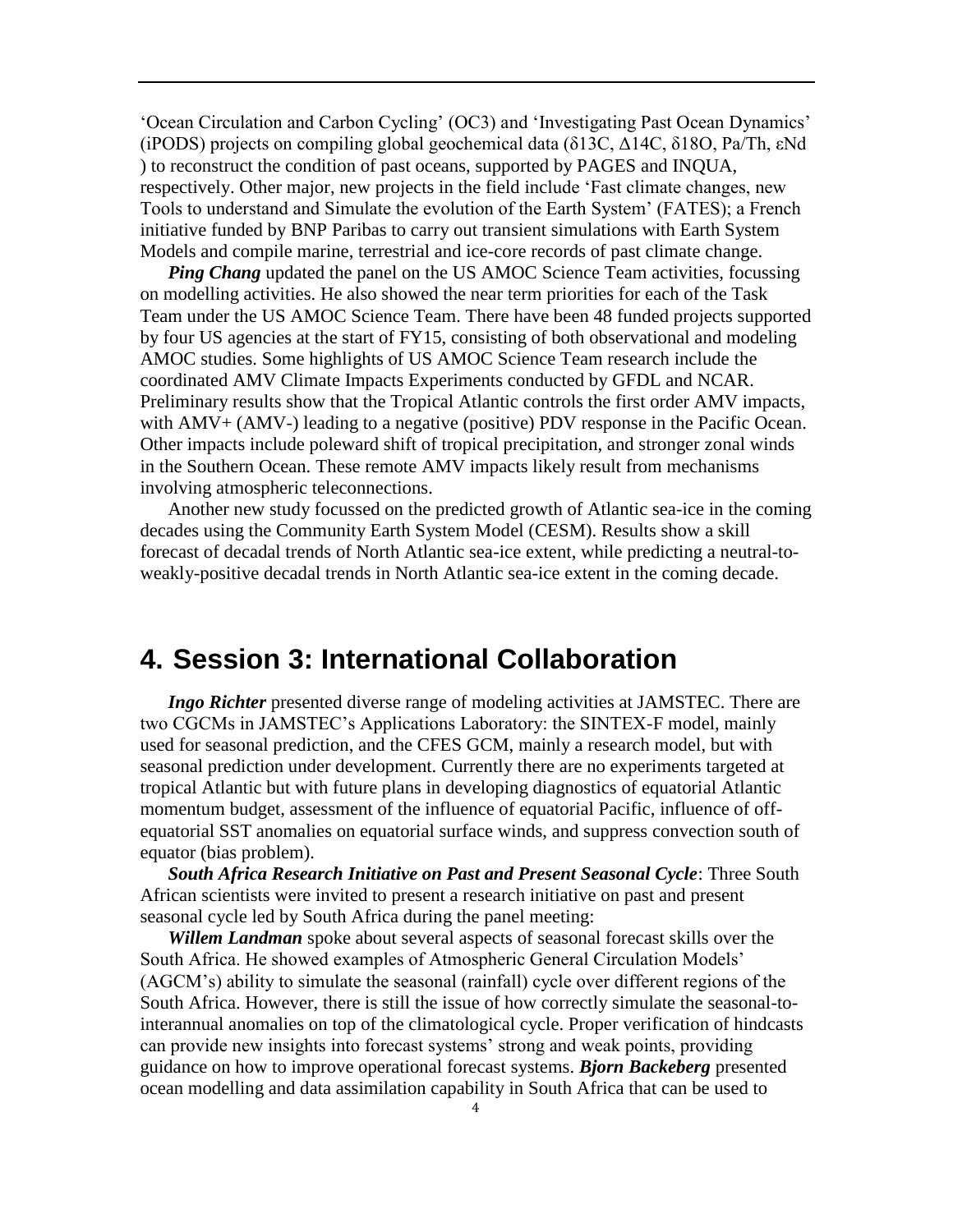initialize seasonal climate forecasts and ocean environment forecasts in the region. *Sarah Fawcett* showed the ongoing research in ocean biogeochemistry in South Africa and its connection to other ongoing international research projects.

#### <span id="page-5-0"></span>**5. Session 4: Discussion**

Participants of the meeting discussed several issues, including further plans for ARP involvement. Mathieu Rouault led the discussion on capacity building and development. Panel members have been involved in several activities organised in Africa. As discussed during previous panel meetings, the ARP aims to collect information regarding capacity building from the different programs and projects having particular interaction with developing countries surrounding the Atlantic Ocean. These capacity building activities could also be linked to several of the CLIVAR Research Foci such as the Decadal Climate Variability and Predictability (DCVP), Upwelling and Sea-Level Rise and Regional Impact.

The panel also identified several opportunities and gaps. One of them was regarding to the possibility of a *South Africa-led Research Initiative on Seasonal Cycle in the Past and Present.* All the panelists were very impressed with the quality of the presentations by the three South African scientists and were extremely supportive of the research initiative idea. The seasonal-cycle focus of the program seems to fit to the CLIVAR objectives well, particularly in understanding of climate model biases in the region. However, at the same time, the panel felt that there was a lack of cohesion of the science plan and the program needed to be more focused and further developed. The general feeling among the panel members was that there was a level of reluctance in the South African younger scientists in terms of assuming a leadership role in this program. The panel would like to work with the South African scientists to further develop this program and participate in the workshop planned for the next year.

At the end of the meeting, panel members briefly discussed issues regarding membership and location of the next meeting. The CLIVAR Scientific Steering Group has encourage all panels to meet in Qingdao, China, in association with the CLIVAR Open Science Conference, on 18-25 September 2015.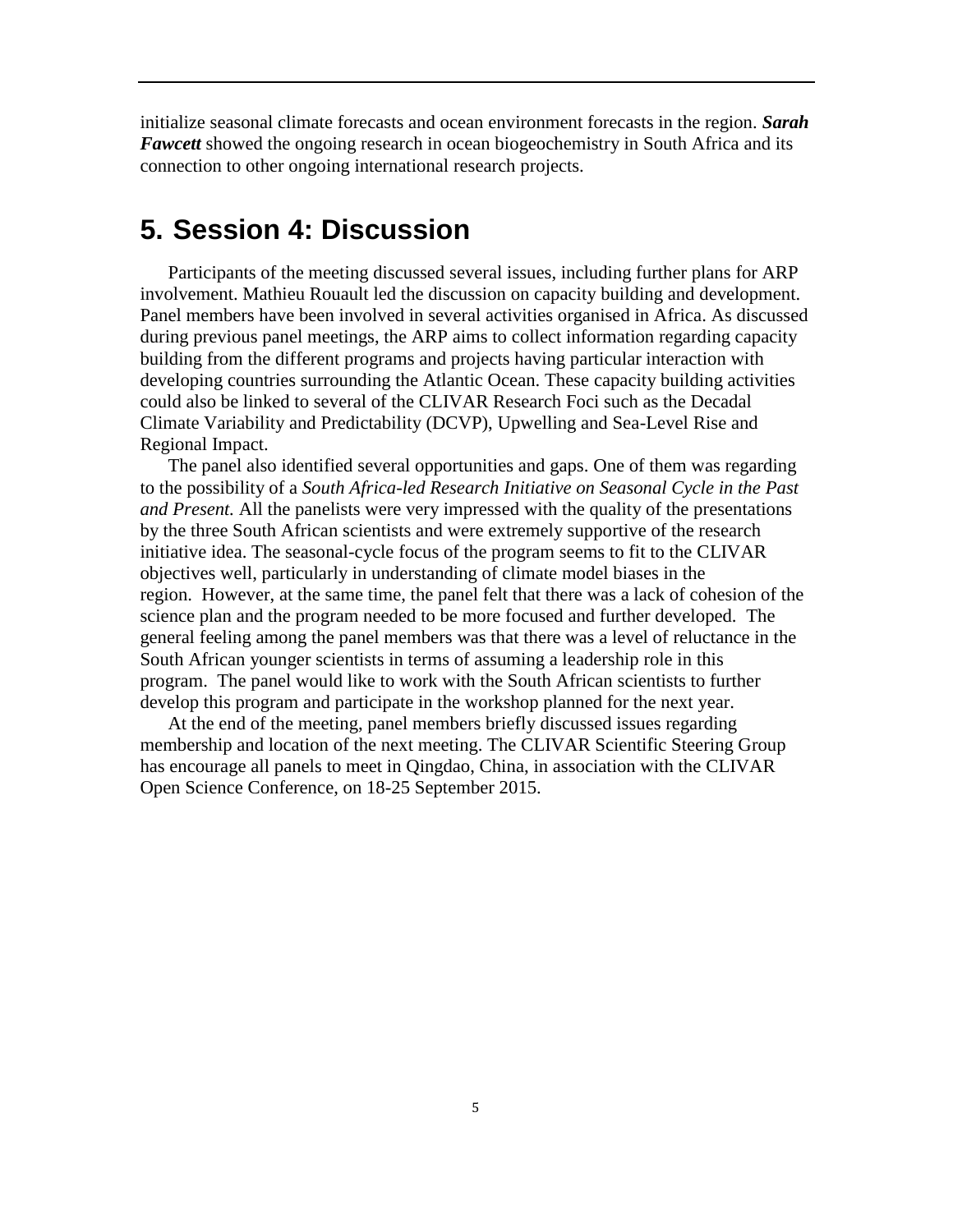# <span id="page-6-0"></span>**Appendix A: Agenda**

|                                                                               | 9:00 AM<br>Welcome and Introduction of New Panel Members |                                                                                                                                                                                                                                                                                                                                          |  |
|-------------------------------------------------------------------------------|----------------------------------------------------------|------------------------------------------------------------------------------------------------------------------------------------------------------------------------------------------------------------------------------------------------------------------------------------------------------------------------------------------|--|
| <b>Session 1:</b>                                                             |                                                          | <b>Atlantic Observing System</b>                                                                                                                                                                                                                                                                                                         |  |
| 9:10 AM                                                                       |                                                          | <b>OSNAP Progress and Activity (Bill Johns)</b>                                                                                                                                                                                                                                                                                          |  |
| 9:30 AM<br>9:50 AM<br>10:10 AM<br>Araujo)                                     |                                                          | <b>SAMOC Progress and Activity (Sabrina Speich)</b><br>AtlantOS Program (Peter Brandt/Sabrina Speich)<br>Brazilian Contribution to the Atlantic Observing System (Moacyr                                                                                                                                                                 |  |
| 10:30 AM                                                                      |                                                          | <b>Coffee Break</b>                                                                                                                                                                                                                                                                                                                      |  |
| <b>Session 2:</b>                                                             |                                                          | <b>Modeling Program and Activity</b>                                                                                                                                                                                                                                                                                                     |  |
| 10:50 AM<br>11:10 AM<br>11:30 AM<br>11:50 AM<br>12:10 PM<br><b>Session 3:</b> |                                                          | US CLIVAR ETOS Activity (Roberto Mechoso)<br>PREFACE Modeling Activity (Noel Keenlyside)<br>Paleo-Climate Modeling Activity (Ruza Ivanovic)<br>US AMOC Modeling Activity (Ping Chang)<br>Lunch<br><b>International Collaboration</b>                                                                                                     |  |
| 13:30 PM<br>13:50 PM<br>(Bjorn Backeberg)<br>(Sarah Fawcett)                  |                                                          | Japanese Modeling Activity (Ingo Richter)<br>South Africa Research Initiative on Past and Present Seasonal Cycle<br>Aspects of the seasonal cycle of forecast skill (Willem Landman)<br>Ocean modelling and data assimilation capabilities in SA using HYCOM<br>Biogeochemistry of the seasonal cycle with a focus on the Southern Ocean |  |
| 14:50 PM                                                                      |                                                          | <b>Coffee Break</b>                                                                                                                                                                                                                                                                                                                      |  |
| <b>Session 4:</b>                                                             |                                                          | <b>Discussion</b>                                                                                                                                                                                                                                                                                                                        |  |
| 15:10 PM                                                                      |                                                          | Capacity building and development                                                                                                                                                                                                                                                                                                        |  |
|                                                                               |                                                          | South African perspective (Mathieu Rouault)                                                                                                                                                                                                                                                                                              |  |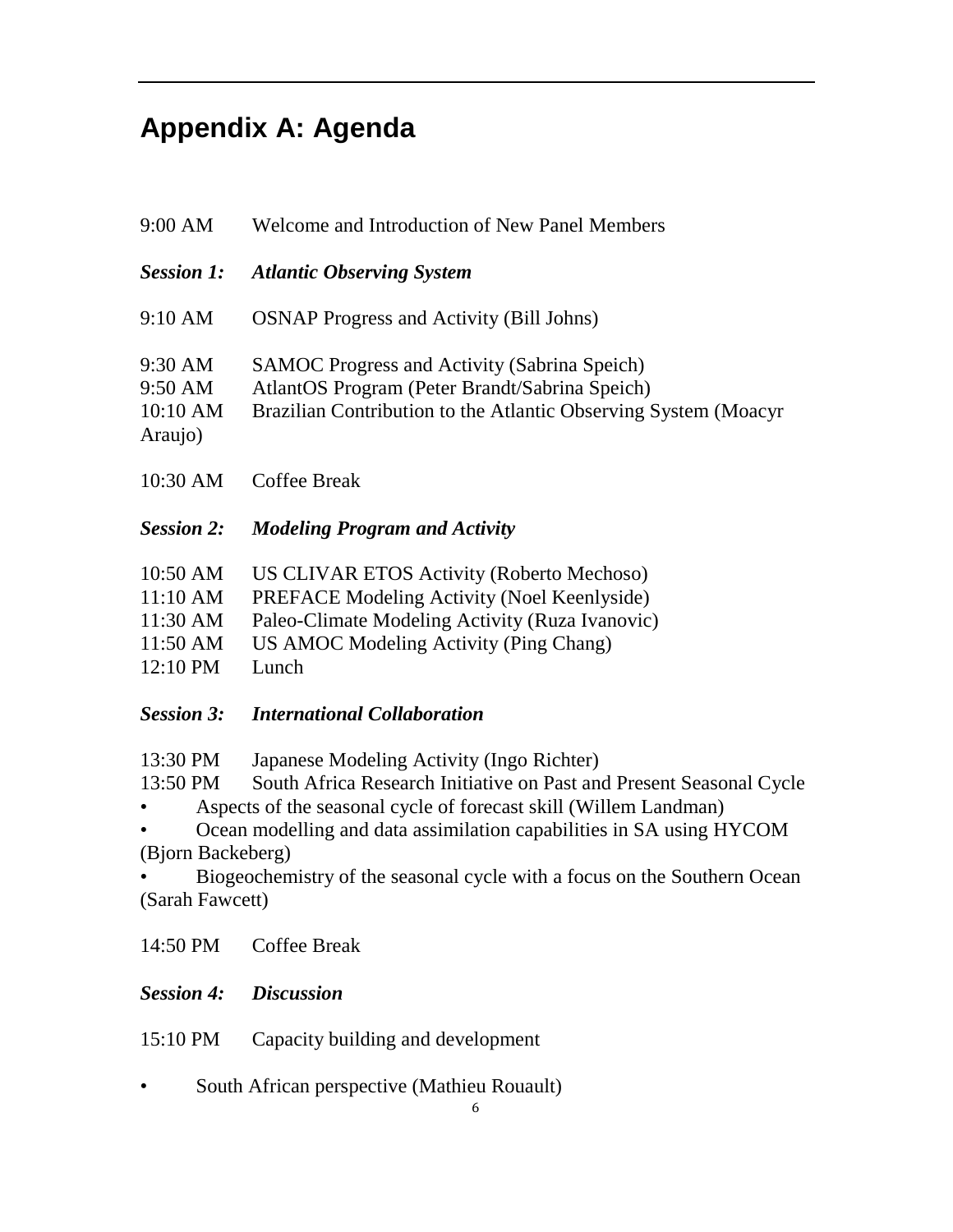- CLIVAR endorsed projects
- **Others**

#### Contribution of ARP to CLIVAR Research Foci

- Decadal Climate Variability and Predictability (DCVP)
- Sea-Level Rise and Regional Impact
- Others

Opportunity and Gap

- Sub-seasonal forecast
- Climate-Process-Team and US CLIVAR Workshop on "Translating Process Understanding to Improve Climate Models"
- South Africa-led Research Initiative
- Others

Panel Business

- Membership
- Next Meeting

17:00 PM Adjourned